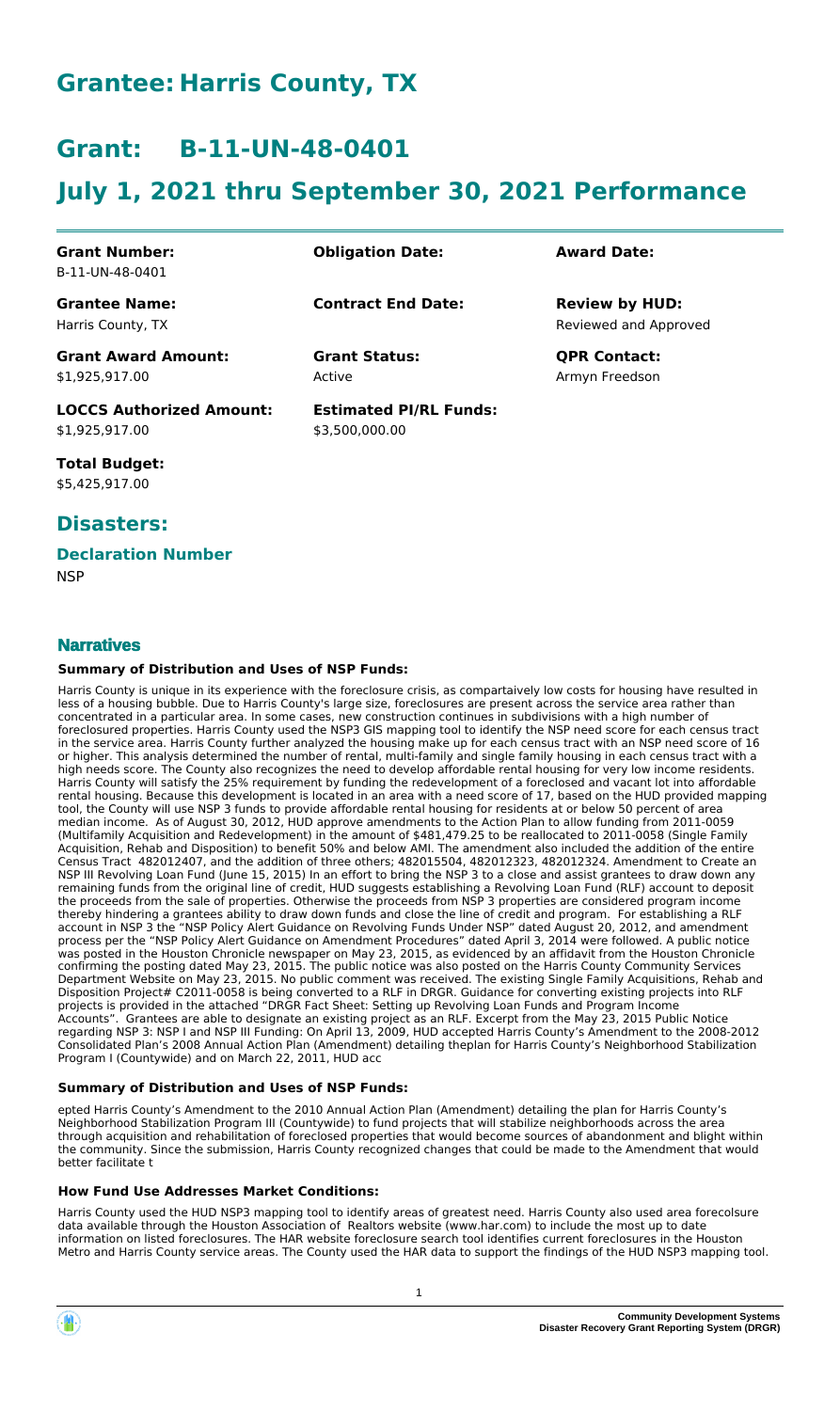The Houston Association of Realtors foreclosure data tool identified current foreclosed properties in the selected census tracts. Three subdivisions were identified as having a high percentage of foreclosure activity resulting from new home builders providing high cost or predatory loans. The HUD NSP3 GIS mapping tool derived an NSP need score of 17 for the three selected subdivisions. Harris County selected these three neighborhoods based on the needs score and the expectation that targeting these areas will have the greatest impact. The selected subdivisions offer a range of prices that will allow for affordability for LMMI beneficiaries. Acquiring, rehabbing and reselling homes in the selected subdivisions will increase the efforts of stabilizing the neighborhoods in a concentrated area, while also extending homeownership opportunities. Harris County has purchased, rehabilitated and sold homes to homebuyers in these subdivisions as part of the original Neighborhood Stabilization Program (NSP1).

#### **Ensuring Continued Affordability:**

Harris County uses the HOME affordability standards to ensure affordability for a minimum of five years for all Harris County residents receiving assistance with homeownership through the Neighborhood Stabilization Program. Currently, the minimum affordability periods are five years for homeowners receiving less than \$15,000 in assistance, 10 years for homeowners receiving \$15,000 - \$40,000 in assistance and 15 years for homeowners receiving more than \$40,000 in assistance. Assistance includes the a reduction in sales price from Harris County's acquisition price and Harris County's contribution for eligible closing<br>costs. costs. The cost of the cost of the cost of the cost of the cost of the cost of the cost of the cost of the cost

#### **Definition of Blighted Structure:**

A building that has been maintained in a manner that is structurally unsafe or constitutes a hazard to safety, health, or public welfare because of inadequate maintenance, unsanitary conditions, dilapidation, obsolescence, disaster, damage, or abandonment or because it constitutes a fire hazard.

#### **Definition of Affordable Rents:**

Harris County's Affordable Housing Policy uses the most current HOME Investment Partnerships (HOME) Program rent schedule to ensure affordable rents. The HCCSD Director shall reserve the right to adjust rent schedules on a project-byproject basis to best serve the low-income residents of Harris County and/or ensure project feasibility. feasibility.

#### **Grantee Contact Information:**

David B. Turkel, Director Harris County Community Services Department, 8410 Lantern Point Dr. Houston, TX 77054 (713) 578-2000 david.turkel@csd.hctx.net

#### **Housing Rehabilitation/New Construction Standards:**

 Harris County will use its Minimum Acceptable Standards for Residential Acquisition, Construction and Rehabilitation to guide rehabilitation. This document establishes minimum standards for single-family and multiple-family housing that receives federal assistance. The requirements establish a minimum standard for the health and safety of a home's occupants. To ensure increased energy efficiency in the single family homes funded using NSP3, Harris County proposes to acquire only homes constructed within the last twelve years. Multifamily structures funded through NSP3 will be required to meet or exceed Energy Star Certification.

The complete Minimum Acceptable Standards document can be found at http://www.csd.hctx.net/PS\_HomeRepairProgram.aspx

#### **Vicinity Hiring:**

To comply with vicinity hiring, Harris County will require subrecipients to advertise for bids for subcontracts and lower tier subcontracts in proximity of the identified NSP3 service area. Subrecipients will advertise in the local area newspapers & periodicals for a period of no less than thirty (30) days. Subrecipients, to the greatest extend feasible, will award contract opportunities to lower income residents of the project area and contracts for work in connection with the project to businesses which are located in, or owned in substantial part, by persons residing in the project area.

#### **Procedures for Preferences for Affordable Rental Dev.:**

To focus on affordable rental development, Harris County will use NSP3 funds as leverage to assist in the development of an (88 unit) affordable multi-family project, currently under development with the use of NSP1 funding.

| <b>Overall</b>                                     | <b>This Report Period</b> | <b>To Date</b> |
|----------------------------------------------------|---------------------------|----------------|
| <b>Total Projected Budget from All Sources</b>     | \$0.00                    | \$4,900,190.44 |
| <b>Total Budget</b>                                | \$0.00                    | \$4,900,190.44 |
| <b>Total Obligated</b>                             | \$0.00                    | \$4,900,190.44 |
| <b>Total Funds Drawdown</b>                        | \$0.00                    | \$2,802,943.21 |
| <b>Program Funds Drawdown</b>                      | \$0.00                    | \$1,080,897.30 |
| <b>Program Income Drawdown</b>                     | \$0.00                    | \$1,722,045.91 |
| <b>Program Income Received</b>                     | \$0.00                    | \$2,329,608.20 |
| <b>Total Funds Expended</b>                        | \$0.00                    | \$3,257,971.12 |
| <b>HUD Identified Most Impacted and Distressed</b> | \$0.00                    | \$0.00         |

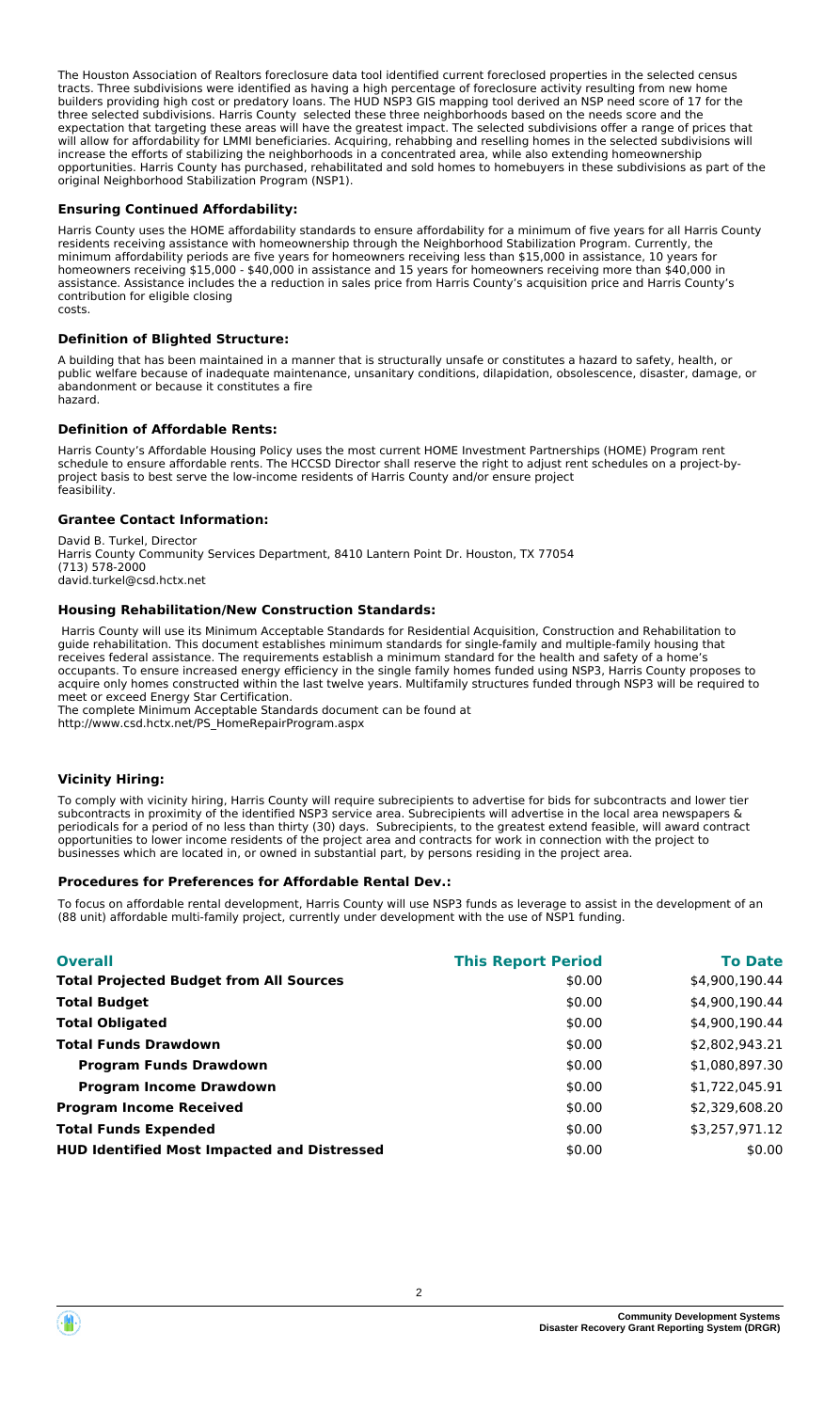| <b>Other Funds</b>    | \$0.00 | \$0.00 |
|-----------------------|--------|--------|
| Match Funds           | \$0.00 | \$0.00 |
| Non-Match Funds       | \$0.00 | \$0.00 |
| <b>Funds Expended</b> |        |        |

| <b>Overall</b> | <b>This Period</b> | <b>To Date</b> |
|----------------|--------------------|----------------|
| Harris County2 | \$0.00             | \$3,257,971.12 |

# **Progress Toward Required Numeric Targets**

| <b>Requirement</b>                       | <b>Target</b>  | <b>Projected</b> | <b>Actual</b> |
|------------------------------------------|----------------|------------------|---------------|
| <b>Overall Benefit Percentage</b>        | 99.99%         | $.00\%$          | $.00\%$       |
| <b>Minimum Non Federal Match</b>         | \$.00          | \$.00            | \$.00         |
| <b>Overall Benefit Amount</b>            | \$5,060,549.01 | \$.00            | \$.00         |
| <b>Limit on Public Services</b>          | \$288,887.55   | \$.00            | \$.00         |
| <b>Limit on Admin/Planning</b>           | \$192,591.70   | \$364,861.88     | \$307,349.65  |
| <b>Limit on Admin</b>                    | \$.00          | \$364,861.88     | \$307,349.65  |
| <b>Most Impacted and Distressed</b>      | \$.00          | \$.00            | \$.00         |
| <b>Progress towards LH25 Requirement</b> | \$1,356,479.25 |                  | \$.00         |

## **Overall Progress Narrative:**

Overall progress includes the acquisition of 24 single-family, vacant, foreclosed homes, and 24 homes sold to eligible NSP homebuyers.

During the reporting period of April 1, 2011 to June 30, 2011, acquisitions and rehab of single-family housing for the NSP3 service area is in progress.

There are no sales to report during the reporting period April 1, 2011 to June 30, 2011. There are no expenditures to report for the period of April 1, 2011 to June 30, 2011.

Properties acquired during the reporting period of July 1, 2011 to September 30, 2011: 1515 Oxberg Trail (\$90,500).

There are no sales to report during the reporting period of July 1, 2011 to September 30, 2011.

Total expenditures for the reporting period of July 1, 2011 to September 30, 2011: \$87,307.15.

Properties acquired during the reporting period of October 1, 2011 to December 31, 2011: 16035 Imperial Forest (\$84,250) and 16323 Royal Stone (\$70,000).

There are no sales to report during the reporting period of October 1, 2011 to December 31, 2011.

Total expenditures for the reporting period of October 1, 2011 to December 31, 2011: \$144,029.95.

There are no acquisitions to report for the reporting period of January 1, 2012 to March 30, 2012. One sale is pending during the reporting period of January 1, 2012 to March 30, 2012: 16323 Royal Stone Ln.

Total expenditures for the reporting period of January 1, 2012 to March 30, 2012: \$12,114.58.

Properties acquired during the reporting period of April 1, 2012 to June 30, 2012: 19530 Reminigton Martin (\$87,200).

Property acquisition that was not feasible during the reporting period of April 1, 2012 to June 30, 2012: 19523 Remington Martin (\$845).

The pending sale of 16323 Royal Stone Ln. reported during the reporting period of January 1, 2012 to March 31,

2012 did not materialize in the reporting period of April 1, 2012 to June 30, 2012.

There are no sales to report during the reporting period April 1, 2012 to June 30, 2012. Total expenditures for the reporting period of April 1, 2012 to June 30, 2012: \$400,924.08.

Properties acquired during the reporting period of July 1, 2012 to September 30, 2012: 1518 Rising Springs (\$70,000) and 18923 Siril (\$79,000).

There are no sales to report during the reporting period of July 1, 2012 to September 30, 2012.

Total expenditures for the reporting period of July 1, 2012 to September 30, 2012: \$97,351.11. Properties acquired during the reporting period of October 1, 2012 to December 31, 2012: 15714 Downheath (\$74,500), 1710 Edena (\$132,364), and 12610 Laurel Meadow Way (\$149,400)

There are no sales to report during the reporting period of October 1, 2012 to December 31, 2012.

Overall Progress Narrative:

Progress Toward Required Numeric Targets

Requirement Target Actual

Overall Benefit Percentage .00% 0% Minimum Non Federal Match \$.00 \$.00

Limit on Public Services \$288,887.55 NA

Limit on Admin/Planning \$192,591.70 \$307,349.65

Limit on Admin \$.00 \$307,349.65

Most Impacted and Distressed \$.00 \$.00

Progress towards LH25 Requirement \$1,356,479.25 \$.00

Projected Funds Expended

Overall This Period To Date

Harris County2 \$ 0.00 \$ 3,257,971.12

One property acquistion was not feasible during the reporting period of October 1, 2012 to December 31, 2012: 1123 Mossy Branch (\$845).

Properties acquired during the reporting period of October 1, 2012 toecembr 3 201 9915 Me Field (\$106,900),

343 Brushy Glen (\$123,850).

Properties acquired during the reporting period of October 1, 2012 to December 31, 2012: 9915 Myrtle Field

(\$106,900), 343 Brushy Glen (\$123,850).

Property sold during the repog period of January 1, 2013 to March 31, 2013: 16035 Imperial Forest. Total expenditures for the reporting period of January 1, 2013 to March 31, 2013: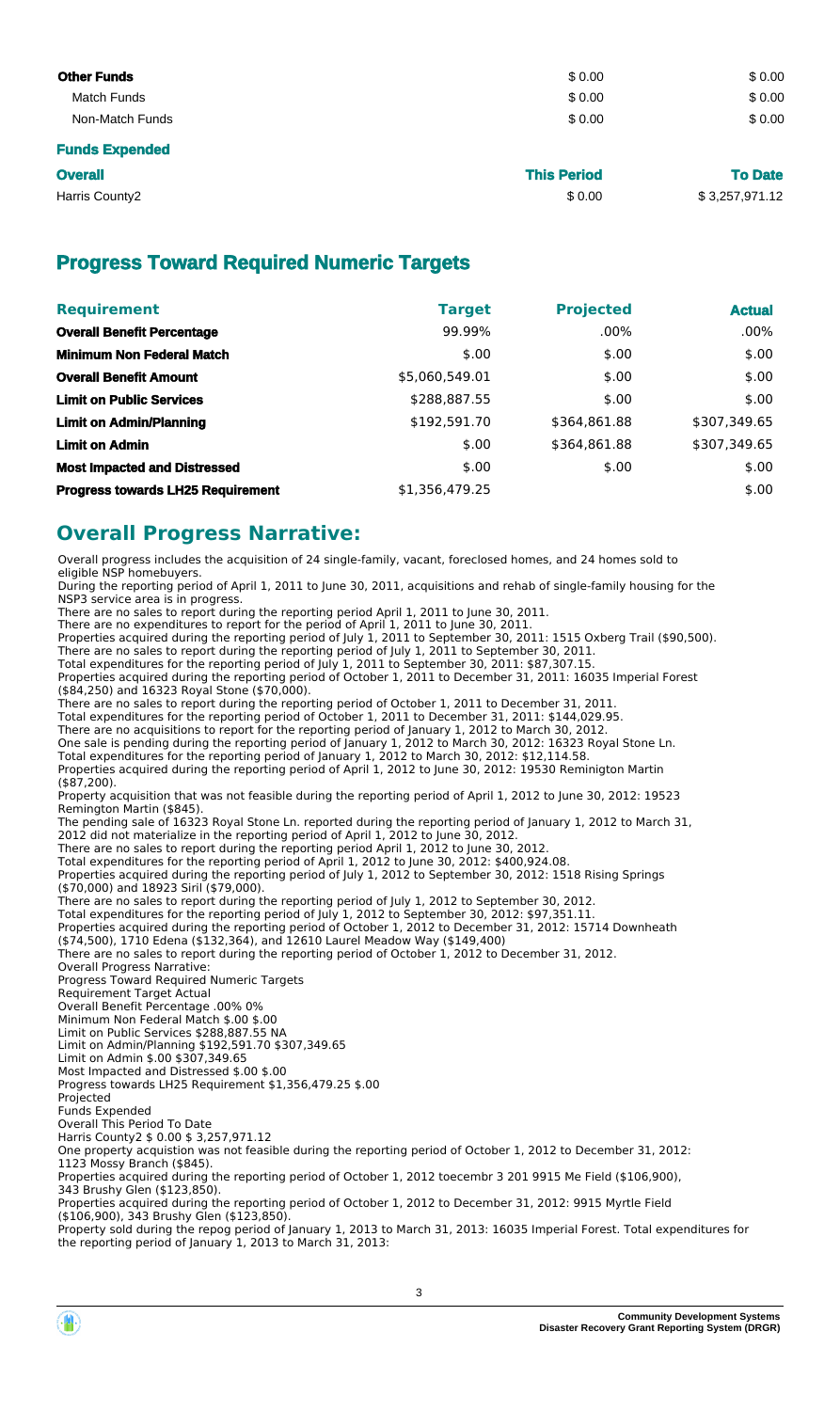\$405,660.44.&aymp;aymp;aymp;l;/>

Properties acquired during the reporting period oil 1, 203 to June 30, 2013: 12330 Scarlet River Dr. (\$128,800). Properties sold during the reporting period of April 1, 2013 to June 30, 2013: 19530 Remington Martin Dr. and

18923 Siril Dr. Total expenditures for the reporting period of April 1, 2013 to June 30, 2013: \$155,634.78 Properties acquired during the reporting period of July 1, 2013 to September 30, 2013: 12907 Pinehall Ln. (\$119,900), 1427 Pennyroyal Ct. (\$79,900) and 19507 Remington Park Ct. (\$82,700). Property sold during the reporting period of July 1, 2013 to September 30, 2013: 1515 Oxberg. Total expenditures for the reporting period of July 1, 2013 to September 30, 2013: \$216,873.49. There are no acquisitions to report during the reporting period of October 1, 2013 to December 31, 2013. Properties sold during the reporting period of October 1, 2013 to December 31, 2013: 343 Brushy Glen Dr. One property acquistion was not feasible during the reporting period of October 1, 2013 to December 31, 2013: 922 Lancaster Lake Dr. (\$845). Total expenditures for the reporting period of October 1, 2013 to December 31, 2013: \$179,394.62 Properties acquired during the reporting period of January 1, 2014 to March 31, 2014: 1515 Hallcroft Ln. (\$82,000), 1715 Fallow Ln. (\$95,500), 2218 Mountain Ranch Dr. (\$106,300), and 15119 Mountain Heights Dr. (\$127,000). Properties sold during the reporting period of January 1, 2014 to March 31, 2014: 1518 Rising Springs Ln. Total expenditures for the reporting period of January 1, 2014 to March 31, 2014: \$391,801.73 Properties acquired during the reporting period of April 1, 2014 to June 30, 2014: 723 Boulder Bluff (\$133,750). Properties sold during the reporting period of April 1, 2014 to June 30, 2014: 12330 Scarlet River. Total expenditures for the reporting period of April 1, 2014 to June 30, 2014: \$139,427.57. The sell of 1515 Oxberg occured during the reporting period of January 1, 2014 to March 31, 2014. There are no acquisitions to report during the reporting period of July 1, 2014 to September 30, 2014. Properties sold during the reporting period of July 1, 2014 to September 30, 2014: 9915 Myrtle Field., and 12907 Pinehall Lane. Total expenditures for the reporting period of July 1, 2014 to September 30, 2014: \$103,672.96. There are no acquisitions to report during the reporting period of October 1, 2014 to December 30, 2014. Properties sold during the reporting period of October 1, 2014 to December 30, 2014: 1427 Pennyroyal Ct. and 12610 Laurel Meadow Way. Total expenditures for the reporting period of October 1, 2014 to December 30, 2014: \$83,641.14. There are no acquisitions to report during the reporting period of January 1, 2015 to March 31, 2015. Properties sold during the reporting period of January 1, 2015 to March 31, 2015: 1715 Fallow Ln. and 2218 Mountain Ranch Dr. Total expenditures for the reporting period of Januay1, 2015 to March 31, 2053,32.3br>To dae h properties were sold to 11 LOW income homebuyers (80% and below AMI) and 2 MODERATE income homebuyer (81% and above AMI). There ar o cuiiios to reprt during the reporting period of April 1, 2015 to June 30, 2015 Properties sold during the repotn eiod of April 1, 2015 to June 30, 205 723 Boulder Bluff, 15119 Mountain Heights Dr., 16323 Royal Stone Ln, and 19507 Remington Park Dr. Total expenditures for the reporting period of April 1, 2015 to June 30, 2015 \$50,047.56 To date, the properties were sold to 15 LOW income homebuyers (80% and below AMI) and 2 MODERATE income homebuyer (81% and above AMI). There are no acquisitions to report during the reporting period of July 1, 2015 to September 30, 2015. Properties sold during the reporting period of July 1, 2015 to September 30, 2015: 1515 Hallcroft Ln and 15714 Downheath Ln Total expenditures for the reporting period of July 1, 2015 to September 30, 2015: \$36,233.94 To date, the properties were sold to 17 LOW income homebuyers (80% and below AMI) and 2 MODERATE income homebuyer (81% and above AMI). Properties acquired during the reporting period of October 1, 2015 to December 31, 2015: 823 Hillock Bluff Circle (\$119,590.00) Properties sold during the reporting period of October 1, 2015 to December 31, 2015: None Total expenditures for the reporting period of October 1, 2015 to December 31, 2015: \$31,483.88 To date, the properties were sold to 17 LOW income homebuyers (80% and below AMI) and 2 MODERATE income homebuyer (81% and above AMI). RLF Quarterly Expenses \$120,942.41 RLF Quarterly Revenues \$0.00 There are no acquisitions to report during the reporting period of January 1, 2016 to March 31, 2016 There are no sales to report during the reporting period of January 1, 2016 to March 31, 2016 Total expenditures for the reporting period of January 1, 2016 to March 31, 2016 \$277,050.59 To date, the properties were sold to 17 LOW income homebuyers (80% and below AMI) and 2 MODERATE income homebuyer (81% and above AMI). RLF Quarterly Expenses \$120,942.41 RLF Quarterly Revenues \$0.00 Harris County Community Service Department RLF 3 Report Through June 30, 2016 RLF 3 There were no RLF 3 expenditures during this reporting period. Revenues were derived from the sale of three (3) NSP 3 housing units that had been rehabilitated in prior periods utilizing NSP 3 program funds. The details of the Income stream are presented below: Revenues Program Income: Sell of Housing Units: 19507 Remington Park Dr. \$ 75,409.63 1515 Hallcroft Lane \$ 76,453.16 15714 Downheath Lane \$ 57,793.71 Interest Income \$ 585.70 Total RLF 3 PI \$ 210,242.20 Expenses: Revenues Net of Expenses: \$ 210,242.20 Properties acquired during the reporting period April 1, 2016 to June 30, 2016: 1010 Thicket Hill Ct.(\$118,100.00) and 12838 Windy Summer Lane (\$119,595.00) There are no sales to report during the reporting period of April 1, 2016 to June 30, 2016 Total expenditures for the reporting period of April 1, 2016 to June 30, 2016 \$329,092.67/pgt To date, the properties were sold to 17 LOW income homebuyers (80% and below AMI) and 2 MODERATE income homebuyer (81 ad boe MI). RLF Quarterly Expenses \$120,942.4&t;2 acquisitions were missed in previous reporting on the cumulative total. The

current cumulative total is 22 There ae no acqistions to reor during te eprtng peiod of July 1, 2016 to September 30, 2016

There are no sales to report during the reporting period of July 1, 2016 to September 30, 2016

Total expenditures for the reporting period of July 1, 2016 to September 30, 2016 \$35,901.92

To date, the properties were sold to 17 LOW income homebuyers (80% and below AMI) and 2 MODERATE income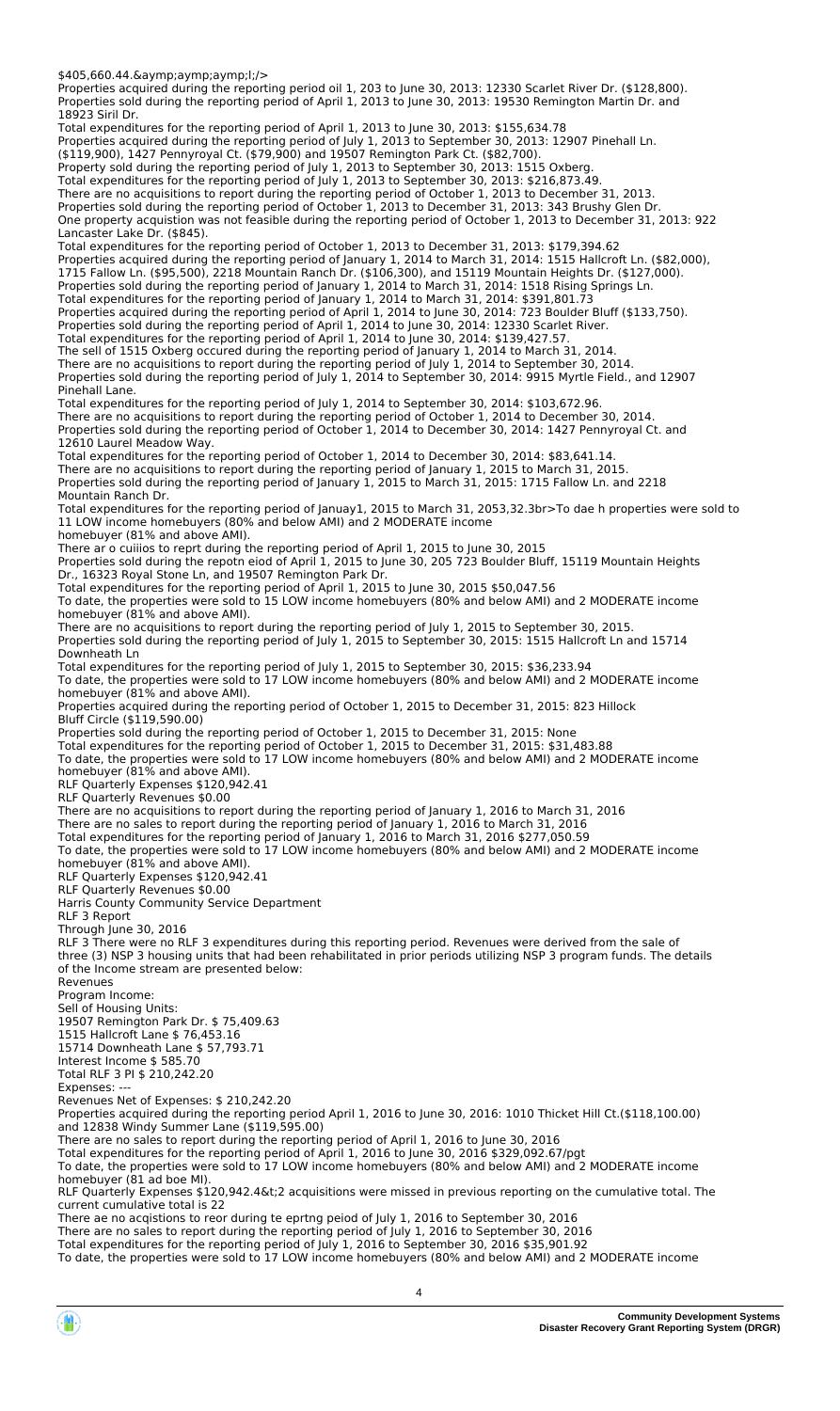homebuyer (81% and above AMI).

There are no acquisitions to report during the reporting period of October 1, 2016 to December 31,

2016 Properties sold during the reporting period of October 1, 2016 to December 30, 2016: 823 Hillock Bluff Circle Total expenditures for the reporting period of October 1, 2016 to December 30, 2016: \$76,283.44 To date, the properties were sold to 17 LOW income homebuyers (80% and below AMI) and 3 MODERATE income homebuyer (81% and above AMI). There are no acquisitions to report during the reporting period of January 1, 2017 to March 31, 2017 There are no sales to report during the reporting period of January 1, 2017 to March 31, 2017 Total expenditures for the reporting period of January 1, 2017 to March 31, 2017 \$28,876.66 To date, the properties were sold to 17 LOW income homebuyers (80% and below AMI) and 3 MODERATE income homebuyer (81% and above AMI) There are no acquisitions to report during the reporting period of April 1, 2017 to June 30, 2017 Property sold during the reporting period of April 1, 2017 to June 30 , 2017: 1010 Thicket Hill Ct. Total expenditures for the reporting period of April 1, 2017 to June 30, 2017 \$37,915.59 To date, the properties were sold to 17 LOW income homebuyers (80% and below AMI) and 4 MODERATE income homebuyer (81% and above AMI). Property acquired during the reporting period July 1, 2017 to September 30, 2017: 14007 Crestbourne Ct. (\$127,325) Properties sold during the reporting period of July 1, 2017 to September 30, 2017: None Total expenditures for the reporting period of July 1, 2017 to September 30, 2017 \$15,134.25 Total RLF Quarterly Expenses for the period of July 1, 2017 to September 30, 2017 \$147,381.25 To date, the properties were sold to 17 LOW income homebuyers (80% and below AMI) and 4 MODERATE income homebuyer (81% and above AMI). There are no acquisitions to report during the reporting period of October 1, 2017 to December 31, 2017. Properties sold during the reporting period of October 1, 2017 to December 31, 2017: None Total expenditures for the reporting period of October 1, 2017 to December 31, 2017 \$9,899.77 Total RLF Quarterly Expenses for the period of October 1, 2017 to December 31, 2017 \$27,142.46 To date, the properties were sold to 17 LOW income homebuyers (80% and below AMI) and 4 MODERATE income homebuyer (81% and above AMI). There are no acquisitions to report during the reporting period of January 1, 2018 toMar 31 2018 Properties sold during the reporting period ofJanuary 1, 2018 to March 31, 2018: None Total xpeditresforthe reporting period of January 1, 2018 toMarch 1, 2018 \$1,443.69Toal R Qurterly Expenses for the period of January 1, 2018 to March 31, 2018 \$38,114.80 To date, the properties were sold to 17 LOW income homebuyers (80% and below AMI) and 4 MODERATE income homebuyer (81% and above AMI) There are no acquisitions to report during the reporting period of April 1, 2018 to June 30, 2018 Propert sod durig the reporting period of April 1,201 to June 30,201: 12838 Windy ummr Lne Total expenditures for the reporting period of April 1, 2018 to June 30, 2018 \$25,951.25 Total RLF Quarterly Expenses for the period of April 1, 2018 to June 30, 2018 \$18,952.53 To date, the properties were sold to 18 LOW income homebuyers (80% and below AMI) and 4 MODERATE income homebuyer (81% and above AMI). There are no acquisitions to report during the reporting period of July 1, 2018 to September 30, 2018 Property sold during the reporting period of July 1, 2018 to September 30, 2018: None Total expenditures for the reporting period of July 1, 2018 to September 30, 2018: \$0 Total RLF Quarterly Expenses for the period of July 1, 2018 to September 30, 2018 \$28,524.09 To date, the properties were sold to 18 LOW income homebuyers (80% and below AMI) and 4 MODERATE income homebuyer (81% and above AMI). There are no acquisitons to report during the reporting period of October 1, 2018 to December 31, 2018 Property sold during the reporting period of October 1, 2018 to December 31, 2018: None Total expenditures for the reporting period of October 1, 2018 to December 31, 2018: \$0 Total RLF Quarterly Expenses for the period of October 1, 2018 to December 31, 2018: \$31,283.64 To date, the properties were sold to 18 LOW income homebuyers (80% and below AMI) and 4 MODERATE income homebuyer (81% and above AMI). Property acquired during the reporting period of January 1, 2019 to March 31, 2019: 919 Redcrest Springs Ct. \$136,500.00 Property sold during the reporting period of January 1, 2019 to March 31, 2019: None Total expenditures for the reporting period of January 1, 2019 to March 31, 2019:\$0 Total RLF Quarterly Expenses for the period of January 1, 2019 to March 31, 2019 \$161,297.79 To date, the properties were sold to 18 LOW income homebuyers (80% and below AMI) and 4 MODERATE income homebuyer (81% and above AMI). There are no acquisitons to report during the reporting period of April 1, 2019 to June 30, 2019 Property sold during the reporting period of April 1, 2019 to June 30, 2019: None Total expenditures for the reporting period of April 1, 2019 to June 30, 2019:\$0 Total RLF Quarterly Expenses for the period of April 1, 2019 to June 30, 2019:\$40,216.40 To date, the properties were sold to 8 LOW income homebuyers (50% and below AMI), 9 MODERATE income homebuyers (51% to 80% AMI) and 5 Middle income homebuyers (81% and above) Properties acquired during the reporting period of July 1, 2019 to September 30, 2019:None Property sold during the reporting period of July 1, 2019 to September 30, 2019: None Total expenditures for the reporting period of July 1, 2019 to September 30, 2019:None Total RLF Quarterly Expenses for the period of July 1, 2019 to September 30, 2019: \$11,554.53 To date, the properties were sold to 8 LOW income homebuyers (50% and below AMI), 9 MODERATE income homebuyers (51% to 80% AMI) and 5 Middle income homebuyers (81% and above) There are no acquisitions to report during the reporting period of October 1, 2019 to December 31, 2019. Property sold during the reporting period of October 1, 2019 to December 31, 2019; 14007 Crestbourne Ct. Total RLF Quarterly Expenses for the period of October 1, 2019 to December 31, 2019: \$12,351.97 To date, the properties were sold to 8 LOW income homebuyers (50% and below AMI), 10 MODERATE income homebuyers (51% to 80% AMI) and 5 Middle income homebuyers (8% an aboe)**There are no acquisitions to report during the reporting period of January 1, 2020 to March 31, 2020. Property sold during the reporting period of January 1, 2020 to March 31, 2020; None. Total RLF Quarterly Expenses for the period of January 1, 2020 to March 31, 2020: \$4,767.82. To date, the properties were sold to 8 LOW income homebuyers (50% and below AMI), 10 MODERATE income homebuyers (51% to 80% AMI) and 5 Middle income homebuyers (81% to 120% AMI) There are no acquisitions to report during the reporting period of April 1, 2020 to June 30, 2020. Property sold during the reporting period of April 1, 2020 to June 30, 2020; None. Total RLF Quarterly Expenses for the period of April 1, 2020 to June 30, 2020: \$13,414.93. To date, the properties were sold to 8 LOW income homebuyers (50% and below AMI), 10 MODERATE income homebuyers (51% to 80% AMI) and 5 Middle income homebuyers (81% to 120% AMI) There are no acquisitions to report during the reporting period of July 1, 2020 to September 30, 2020. Property sold during the reporting period of July 1, 2020 to September 30, 2020; None. Total RLF Quarterly Expenses for the period of July 1, 2020 to September 30, 2020: \$27,019.66. To date, the properties were sold to 8 LOW income homebuyers (50% and below AMI), 10 MODERATE income**